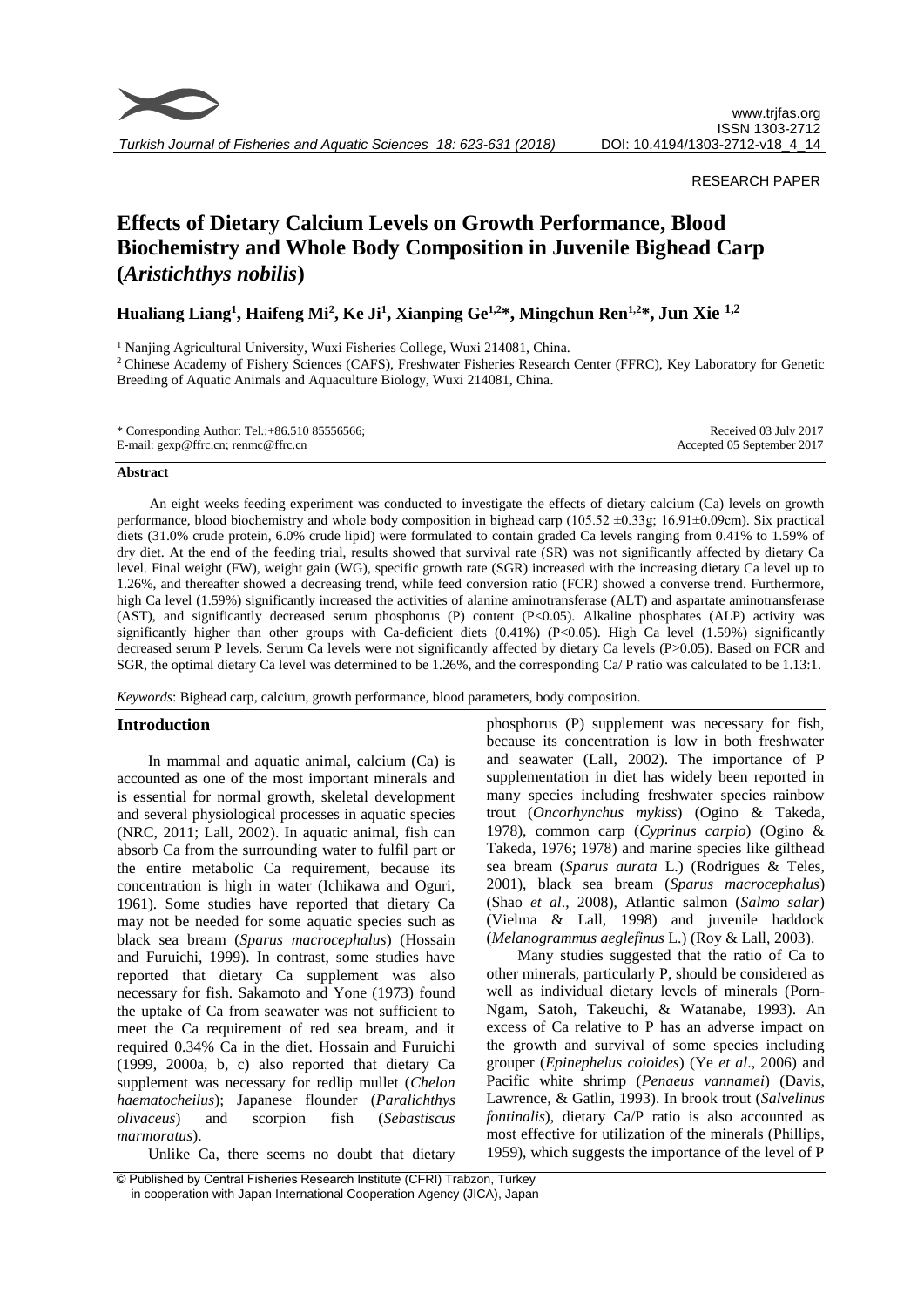for the absorption of dietary Ca. The recommended levels of Ca/P ratio for fish are in range of 0.5:1 to 1:1.3 (Phillips, 1959; Nakamura & Yamada, 1980; Ye *et al*., 2006; Nose & Arai, 1979; Sanchez, Palacios, Perez, & Ross, 2000). Some studies have reported that whole-body protein and lipid contents were effect with dietary Ca supplementation in japanese seabass, *Lateolabrax japonicas.* However, dietary Ca supplementation in diet have no impact on whole body composition, such as fingerling scorpion fish (Hossain & Furuichi, 2000c), juvenile jade perch (*Scortum barcoo*) (Song, Mao, Wang, Zhu, & Han, 2009), Atlantic cod (*Gadus morhua*) (Kousoulaki, Fjelldal, Aksnes, & Albrektsen, 2010). Dietary supplements with an excess of Ca relative to P has an adverse impact on the growth and survival of fish, which is related to blood parameters and plasma biochemical parameters considered as convincible indicators for the physiological conditions and health status of fish in response to dietary supplements (Congleton & Wagner, 2006; Kader, Koshio, Ishikawa, Yokoyama & Bulbul, 2010; Kavitha, Ramesh, Kumaran, & Lakshmi, 2012; Davis, 2004). So there is necessary to investigate these parameters relates to growth and health status.

The bighead carp (*Aristichthys nobilis*) is one of the most important aquaculture species in China (Tong & Sun, 2015). Furthermore, it is also distributed in Asia, Europe and America (Kolar, Chapman, Courtenay, Williams, & Jennings, 2005). Commercial production of this fish species has been rapidly increased and reached approximately 3.36 million tons in 2015 in China (Ministry of Agriculture of the People's Republic of China, 2016). In recent years, studies about bighead carp nutrition have been conducted, such as requirement of protein (Santiago & Reyes, 1991), vitamins (Santiago & Gonzal, 2000). However, information about its mineral requirements is scarce, especially its Ca and Ca/P requirement. Therefore, the aim of this study was to determine the effect of dietary Ca level (Ca/P ratio) on the growth performance, blood biochemistry and whole body composition in bighead carp.

# **Materials and Methods**

#### **Diet Preparation**

Formulation of the experimental diets are presented in Table 1. Six practical diets (31.0% crude protein, 6.0% crude lipid) were formulated to contain graded Ca levels (0.41 (control), 0.72, 0.93, 1.15, 1.26 and 1.59% of dry diet) by Calcium lactate. Dietary protein was supplied by fish meal, rapeseed meal, soybean meal, cottonseed meal, dietary lipid was supplied by fish oil. Ingredients were ground into powdered through form120 mash (aperture: 125 micron) sieve to make sinking pellet feed though a pelletizer (F-26 (II), South China University of Technology, China), and then dried at 45°C overnight and then stored at -20°C for further use.

# **Experimental Procedure**

Bighead carp were obtained from the breeding farm of Freshwater Fisheries Research Centre (FFRC) of Chinese Academy of Fishery Sciences. Prior to the feeding trial, we selected the healthy bighead carp with similar sizes, reared in cages (length: 2m, width: 1m, height: 1m). To acclimatize with the experimental diet and conditions, bighead carp was fed with a commercial diet containing 31% protein and 6% lipid (Wuxi Tongwei feedstuffs Co. Ltd., Wuxi China) for two weeks. At the initiation of the experiment, the bighead carp (105.52±0.33g; 16.91±0.09cm) were fasted for 24h and weighed, then were randomly sorted into eighteen cages (length: 2m, width: 1m, height: 1m) with 15 fish in each cage for farm pond culture. Each diet was randomly assigned to triplicate cages for 8 weeks. Fish were hand-fed three times daily at 8:00, 12:00 and 16:00 until apparent satiation. During the experimental period, water temperature ranged from 26 to 28°C, pH from 7.1 to 7.7, dissolved oxygen from 6.3 to 7.6mg/L, ammonia nitrogen from 0.007 to 0.011mg/L, hydrogen sulfide from 0.004 to 0.009mg/L, and Ca from 43.17 to 52.12mg/L. Water temperature, dissolved oxygen, pH, ammonia nitrogen, hydrogen sulfide were tested by ProDSS Multiparameter Water Quality Meter (YSI, USA). Water Ca content was tested by EDTA titrimetric method (Jensen & Thursby, 1996).

#### **Sample Collection**

At the end of the experimental, six experimental bighead carp from each cage were collected and anesthetized with 100 mg  $L^{-1}$  3-Aminobenzoic acid ethyl ester methanesulfonate (MS-222), then weighed and 1 milliliter blood samples were collected immediately from the caudal vein using disposable medical syringes. Then plasma was separated by centrifugation (3500×g, 10 min, 4°C) and then stored at -80°C until analysis. Another five bighead carp from each cage were randomly collected and stored at -20°C for whole fish body composition analysis. The initial weight and final weight of each cage fish was recorded to calculate specific growth rate (SGR), feed conversion ratio (FCR) and weight gain (WG).

## **Growth Parameters**

Growth parameters were calculated as follows:

Specific growth rate (SGR)  $(\frac{\%}{d}) = 100 \times$  $[(\text{In}(\text{final} \text{ body} \text{ weight } (\text{g})) - \text{In} (\text{initial} \text{ body} \text{ weight})]$  $(g)$ ) )/days ]

Feed conversion ratio (FCR) = dry feed fed  $(g)$ / wet weight gain (g)

Weight gain (WG) (%) =  $100 \times$  (final weight (g) -initial weight  $(g)$ ) /initial weight  $(g)$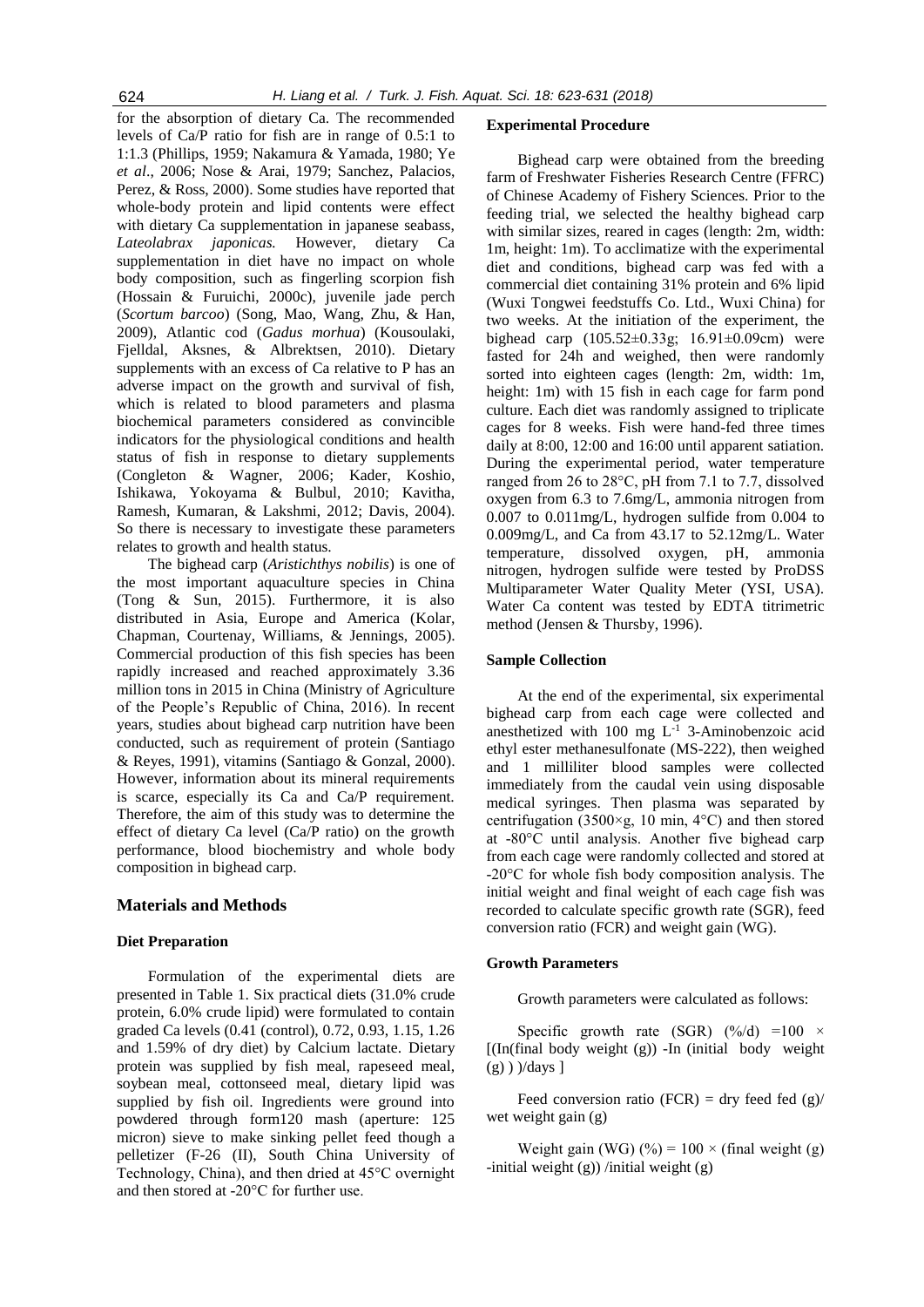|                                         |        |        | Diet Number       |        |                   |                   |
|-----------------------------------------|--------|--------|-------------------|--------|-------------------|-------------------|
| ingredients                             | diet1  | diet2  | diet <sub>3</sub> | diet4  | diet <sub>5</sub> | diet <sub>6</sub> |
| Fish meal <sup>a</sup>                  | 5.00   | 5.00   | 5.00              | 5.00   | 5.00              | 5.00              |
| Rapeseed meal <sup>b</sup>              | 27.00  | 27.00  | 27.00             | 27.00  | 27.00             | 27.00             |
| Soybean meal <sup>c</sup>               | 26.00  | 26.00  | 26.00             | 26.00  | 26.00             | 26.00             |
| Cottonseed meal <sup>d</sup>            | 7.55   | 7.55   | 7.55              | 7.55   | 7.55              | 7.55              |
| Wheat meal <sup>e</sup>                 | 24.15  | 22.95  | 21.72             | 20.61  | 19.29             | 18.02             |
| Fish oil                                | 5.00   | 5.00   | 5.00              | 5.00   | 5.00              | 5.00              |
| Choline chloride                        | 0.10   | 0.10   | 0.10              | 0.10   | 0.10              | 0.10              |
| Vitamin C                               | 0.10   | 0.10   | 0.10              | 0.10   | 0.10              | 0.10              |
| Vitamin and mineral premix <sup>f</sup> | 1.00   | 1.00   | 1.00              | 1.00   | 1.00              | 1.00              |
| Monopotassium phosphate                 | 2.40   | 2.40   | 2.40              | 2.40   | 2.40              | 2.40              |
| Calcium lactate                         | 0.00   | 1.09   | 2.18              | 3.27   | 4.36              | 5.45              |
| Bentonite                               | 1.00   | 1.00   | 1.00              | 1.00   | 1.00              | 1.00              |
| Glycine                                 | 0.70   | 0.81   | 0.95              | 0.97   | 1.20              | 1.38              |
| <i>Proximate analysis</i>               | 100.00 | 100.00 | 100.00            | 100.00 | 100.00            | 100.00            |
| $(\%$ Dry basis)                        |        |        |                   |        |                   |                   |
| Moisture                                | 9.61   | 8.77   | 8.795             | 8.45   | 8.31              | 8.36              |
| Protein                                 | 31.71  | 31.74  | 31.78             | 31.65  | 31.73             | 31.77             |
| Lipid                                   | 6.52   | 6.56   | 6.51              | 6.53   | 6.55              | 6.51              |
| Ash                                     | 8.75   | 8.92   | 9.62              | 9.27   | 10.22             | 10.42             |
| Calcium (Ca)                            | 0.41   | 0.72   | 0.93              | 1.15   | 1.26              | 1.59              |
| Phosphorus (P)                          | 1.13   | 1.12   | 1.13              | 1.11   | 1.12              | 1.16              |
| Ca/P                                    | 0.41   | 0.72   | 0.93              | 1.15   | 1.26              | 1.59              |

**Table 1.** Formulation and proximate composition of experimental diets for feeding trial

<sup>a</sup>fish meal: crude protein 61.4%, crude lipid 9.3%; <sup>b</sup>Rapeseed meal: protein 37.5%, crude lipid 1.4%; °soybean meal: crude protein 44.2%, crude lipid 1.1%; dcottonseed meal: crude protein 49.3%, crude lipid 1.4%; [wheat meal:](javascript:void(0);) crude protein 11.8%, crude lipid 1.2%. <sup>f</sup>Vitamin and mineral mix

Vitamin mix (IU / kg of diet or mg/ kg of diet): Vitamin A, 900 000 IU; Vitamin D, 250 000 IU; Vitamin E, 4500 mg; Vitamin K3, 220 mg; Vitamin B<sub>1</sub>, 320 mg; Vitamin B<sub>2</sub>, 1090 mg; Vitamin B<sub>5</sub>, 2000 mg; Vitamin B<sub>6</sub>, 5000 mg; Vitamin B<sub>12</sub>, 116 mg; Pantothenate, 1000 mg; Folic acid, 165 mg; Choline, 60 000 mg; Biotin, 50 mg; Niacin acid, 2500 mg.

Survival rate (SR)  $(\%) = 100 \times$  (survival fish number/total fish number)

#### **Whole Body Composition Analysis**

Moisture, crude protein, crude lipid and ash contents of diet and fish whole body were analyzed according to the established methods of AOAC (2003). The diet and fish whole body moisture were dried in an oven at 105°C until constant weight; crude protein (N×6.25) by Kjeldahl method after acid digestion; lipid by ether extraction using Soxhlet; ash by combustion at 550°C for 5h. Duplicate analyses were conducted for each sample.

#### **Blood and Serum Chemical Analysis**

The counts of red blood cell (RBC), white blood cell (WBC), hemoglobin (HGB) and hematocrit (HCT) were measured using an Auto Hematology Analyzer (BC-5300Vet, Mindray, PR China) with a test kit from Shenzhen Mindray Medical International Co. Ltd., PR China. Aspartate aminotransferase (AST) activity, alanine transaminase (ALT) activity, P, alkaline phosphates (ALP) activity, serum Ca and P levels were determined using an automatic biochemical analyzer (Mindray BS-400, Mindray Medical International Ltd., Shenzhen, China) as described in our previous studies (Ren *et al*., 2013; 2015, Liu *et al*., 2012).

#### **Statistics Analysis**

All data were subjected to one-way analysis of variance (ANOVA) using the software of the SPSS 16.0 for Windows. Significant differences between means were evaluated by Tukey's Multiple Range Test. Probabilities of P<0.05 were considered significant. Data are expressed as means with standard error of the mean (SEM).

# **Results**

# **Growth Performance**

Growth performance are presented in Table 2. Survival rate (SR) was not significantly affected by dietary Ca level. Final weight (FW), weight gain (WG), specific growth rate (SGR) increased with the increasing dietary Ca level up to 1.26%, and thereafter showed a decreasing trend, while feed conversion ratio (FCR) showed a converse trend. Based on FCR and SGR, the optimal dietary Ca/P ratio was determined to be 1.13:1, and the corresponding Ca and P level was calculated to be 1.26% and 1.12%, respectively.

## **Whole Body Composition**

Whole body moisture, protein, lipid and ash content were not significantly affected by dietary Ca levels (P>0.05) (Table 3).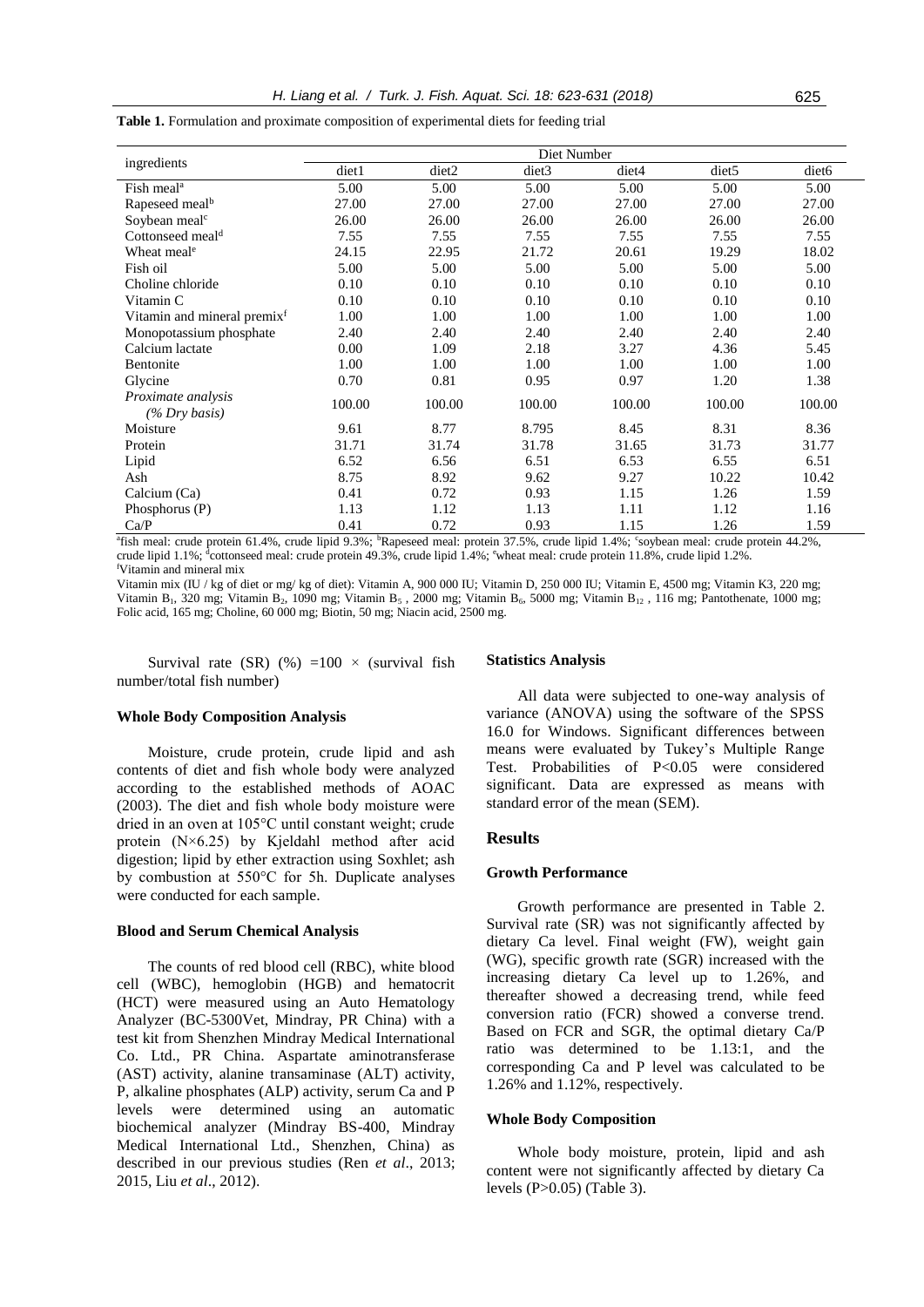# **Blood Parameters**

Red blood cell (RBC) counts, white blood cell (WBC) counts, hemoglobin (HGB) counts, haematocrit (HCT) were not significantly affected by dietary Ca levels (P>0.05) (Table 4). High Ca level (1.59%) significantly increased the activities of alanine aminotransferase (ALT) and aspartate aminotransferase (AST), and significantly decreased serum P content (P<0.05) (Figure 1; 2; 5). Alkaline phosphates (ALP) activity was significantly higher than other groups with Ca-deficient diets (0.41%) (P<0.05) (Figure 3). Serum Ca levels were not significantly affected by dietary Ca levels (P>0.05). Serum Ca levels were not significantly affected by dietary Ca levels (P>0.05) (Figure 4).

# **Discussion**

In aquatic animal, Ca is accounted as one of the most important minerals and is essential for normal growth (NRC, 2011). Studies were reported that the existence in tilapia of a compensatory Ca uptake mechanism vis-a-vis the availability of Ca in the water (Flik, Fenwick, Kolar, Mayer-Gostan, & Wendelaar Bonga, 1986; Hwang, Tung, & Chang, 1996; Vonck, Wendelaar Bonga, & Flik, 1998). In high-Ca water or sea water, fish could satisfy their requirements by uptake mechanism, while in low-Ca water or freshwater, fish could not satisfy their requirements and need to increase diets Ca levels to meet fish requirements. (Robinson, Rawles, Yette, Brown, & Greene, 1986; Vonck *et al.*, 1998). In the

current study, fish fed with the Ca-deficient diet (0.41%) showed poor growth performance and the best growth performance were observed in 1.26% dietary Ca level, which indicated that Ca is necessary for bighead carp in the current breeding water. However, high Ca diet (1.59%) resulted in poor growth performance in bighead carp which indicated high dietary Ca might have adverse effects on the growth of bighead carp, which was similar to the report that higher dietary Ca levels has been shown to adversely affect the growth and survival in channel catfish (Gatlin & Phillips, 1989), rainbow trout (*Salmo gairdneri*) (Spinelli, Houle, & Wekell, 1983), Chinook salmon (*Oncorhynchus tshawytscha*) (Richardson, Higgs, Beams, & McBride, 1985), grouper (Ye *et al*., 2006) and Japanese seabass (*Lateolabrax japonicas*) (Song *et al*., 2016). Baldisserotto, Kamunde, Matsuo and Wood (2004) reported that low CaCl<sub>2</sub>-supplemented (60 mg Ca<sup>2+</sup>  $g^{-1}$ food) diet resulted in decreasing weight gain in rainbow trout. Based on FCR and SGR, a dietary Ca/P ratio for juvenile bighead carp were determined to be 1.13:1, which was similar to the ratios reported for some fish species, such as brook trout (1:1, Phillips, 1959); Mayan cichlid (*Cichlasoma urophthalmus*) (1.3:1, Sanchez *et al.*, 2000); common carp (1:1, Nakamura & Yamada, 1980); juvenile grouper (1:1, Ye *et al*., 2006); eel (*Anguilla japonica*) (0.93:1, Nose & Arai, 1979), higher than red sea bream  $(0.5:1,$ Sakamoto & Yone, 1973). Therefore, it is suggested that different fish species have different dietary Ca/P ratios to fulfil their growth potential.

In our study, dietary Ca supplementation had no

**Table 2.** Growth performance index of bighead carp fed experimental diets for 8 weeks

| Diet NO.          | Ca<br>$\frac{0}{0}$ | Ca/P   | Initial Weight $(g)$ | Final Weight( $g$ )             | $WG(\%)^{1}$                   | FCR <sup>2</sup>              | <b>SGR</b><br>$(\% \text{ day}^{-1})^3$ | SR<br>$(%)^4$  |
|-------------------|---------------------|--------|----------------------|---------------------------------|--------------------------------|-------------------------------|-----------------------------------------|----------------|
| Diet 1            | 0.41                | 0.36:1 | $105.33 \pm 0.33$    | $170.42 \pm 1.13^a$             | $61.80 \pm 1.04$ <sup>a</sup>  | $1.63 \pm 0.03$ <sup>d</sup>  | $0.86 \pm 0.03$ <sup>a</sup>            | $100 \pm 0.00$ |
| Diet <sub>2</sub> | 0.72                | 0.64:1 | $106.33 \pm 0.33$    | $182.35 \pm 1.09^b$             | $71.50 \pm 1.42^b$             | $1.41 \pm 0.02$ <sup>c</sup>  | $0.96 \pm 0.02^b$                       | $100 \pm 0.00$ |
| Diet 3            | 0.93                | 0.82:1 | $105.33 \pm 0.33$    | $183.33 \pm 1.20$ <sup>bc</sup> | $74.60 \pm 1.14$ <sup>bc</sup> | $1.36 \pm 0.02$ <sup>bc</sup> | $1.00 \pm 0.01$ bc                      | $100 \pm 0.00$ |
| Diet <sub>4</sub> | 115                 | 1.04:1 | $105.33 \pm 0.33$    | $188.33 \pm 1.45$ <sup>c</sup>  | $78.81 \pm 1.86$ <sup>c</sup>  | $1.29 \pm 0.03^{\rm b}$       | $1.04 \pm 0.04$ <sup>c</sup>            | $100 \pm 0.00$ |
| Diet 5            | 1.26                | 1.13:1 | $105.33 \pm 0.33$    | $196.33 \pm 0.88$ <sup>d</sup>  | $86.40 \pm 1.34$ <sup>d</sup>  | $1.18 \pm 0.02^{\text{a}}$    | $1.11 \pm 0.03$ <sup>d</sup>            | $100 \pm 0.00$ |
| Diet 6            | 1.59                | 1.43:1 | $105.33 \pm 0.33$    | $187.33 \pm 1.20$ <sup>bc</sup> | $77.29 \pm 1.40$ <sup>bc</sup> | $1.31 \pm 0.04$ <sup>bc</sup> | $1.02 \pm 0.01$ <sup>bc</sup>           | $100 \pm 0.00$ |

<sup>1</sup>WG (%): weight gain; <sup>2</sup>FCR (%): feed conversion ratio; <sup>3</sup>SGR (% day−1): specific growth rate; <sup>4</sup>SR (%): survival rate. Mean values and standard error (M±SE) are presented for each parameter. Significant differences with within the diets are indicated by different letters  $(P<0.05)$ .

**Table 3.** Whole body composition (wet basis) of bighead carp fed experimental diets for 8 weeks

| Diet NO.          | Ca<br>$\%$ | Ca/P   | Moisture $(\%)$  | Protein<br>(%)   | Lipid<br>(%)    | Ash<br>(% )     |
|-------------------|------------|--------|------------------|------------------|-----------------|-----------------|
| Diet 1            | 0.41       | 0.36:1 | $82.17\pm0.61$   | $11.33\pm0.28$   | $2.49 \pm 0.06$ | $4.15 \pm 0.07$ |
| Diet <sub>2</sub> | 0.72       | 0.64:1 | $82.13 \pm 0.36$ | $11.23 \pm 0.12$ | $2.47\pm0.08$   | $4.07 \pm 0.05$ |
| Diet 3            | 0.93       | 0.82:1 | $82.23 \pm 0.61$ | $11.17\pm0.21$   | $2.36\pm0.05$   | $4.03 \pm 0.09$ |
| Diet <sub>4</sub> | 1.15       | 1.04:1 | $82.56\pm0.53$   | $11.44 \pm 0.28$ | $2.31 \pm 0.04$ | $4.10\pm0.04$   |
| Diet 5            | 1.26       | 1.13:1 | $82.61 \pm 0.46$ | $11.56 \pm 0.11$ | $2.26\pm0.06$   | $3.91 \pm 0.06$ |
| Diet 6            | l.59       | 1.43:1 | $82.47\pm0.75$   | $11.49 \pm 0.21$ | $2.39 \pm 0.07$ | $4.06 \pm 0.08$ |

Mean values and standard error (M±SE) are presented for each parameter. No Significant differences within the diets (P>0.05).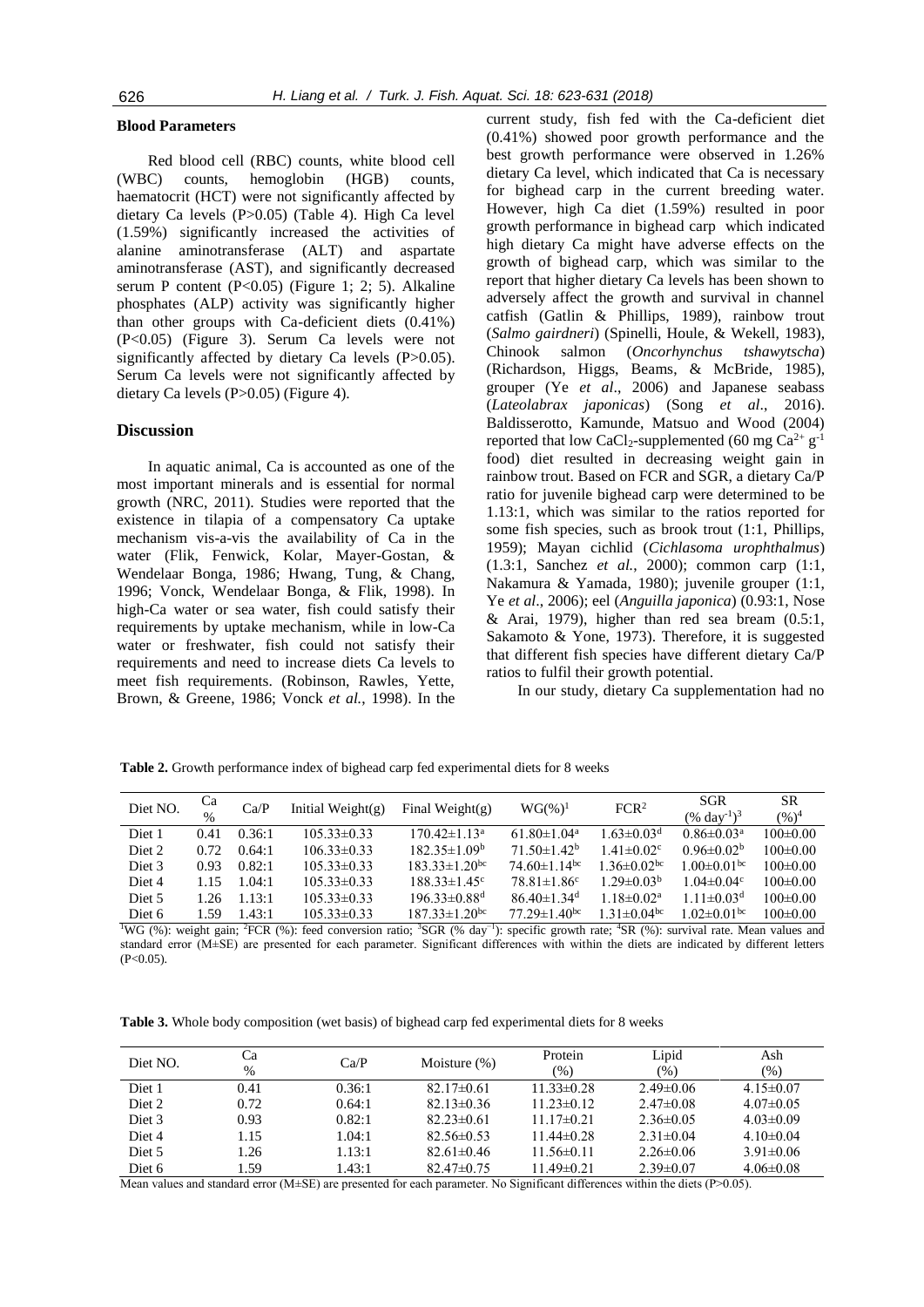| Diet NO.          | Cа<br>$\%$ | Ca/P   | WBC.<br>$(10^9/L)^1$ | RBC $(10^{12}/L)^2$ | <b>HGB</b><br>$(g/L)^3$ | <b>HCT</b><br>$(%)^4$ |
|-------------------|------------|--------|----------------------|---------------------|-------------------------|-----------------------|
| Diet 1            | 0.41       | 0.36:1 | $111.17\pm3.71$      | $1.57 \pm 0.06$     | $76.25 \pm 3.84$        | $24.49 \pm 2.51$      |
| Diet 2            | 0.72       | 0.64:1 | $115.73 \pm 3.02$    | $1.64 \pm 0.05$     | $81.44 \pm 1.92$        | $25.94\pm3.24$        |
| Diet 3            | 0.93       | 0.82:1 | $117.62\pm 6.39$     | $1.66 \pm 0.08$     | $82.86 \pm 5.14$        | $23.43\pm3.22$        |
| Diet <sub>4</sub> | 1.15       | 1.04:1 | $114.91 \pm 2.29$    | $1.64 \pm 0.05$     | $80.86 \pm 1.82$        | $28.49 \pm 2.23$      |
| Diet 5            | .26        | 1.13:1 | $102.85 \pm 5.34$    | $1.46 \pm 0.07$     | $72.00\pm3.18$          | $24.09 \pm 2.64$      |
| Diet 6            | .59        | 1.43:1 | $111.54 \pm 3.38$    | $1.57 \pm 0.06$     | $76.00 \pm 2.59$        | $27.78 \pm 1.54$      |

**Table 4.** Blood hematological parameters of bighead carp fed experimental diets for 8 weeks

<sup>1</sup>White blood cell (WBC), <sup>2</sup>red blood cell (RBC), <sup>3</sup>hemoglobin (HGB) and <sup>4</sup>hematocrit (HCT). Mean values and standard error (M±SE) are presented for each parameter. No Significant differences within the diets (P>0.05).



**Figure 1.** Aspartate aminotransferase (AST) activity of bighead carp fed diets with different calcium levels. Vertical bars represent mean  $\pm$  SE values for triplicate samples. Value with different superscripts are significantly different (P<0.05).



**Figure 2.** Alanine aminotransferase (ALT) activity of bighead carp fed diets with different calcium levels. Vertical bars represent mean ± SE values for triplicate samples. Value with different superscripts are significantly different (P<0.05).

significant effects on whole body ash content, which was similar with these results reported in fingerling scorpion fish (Hossain & Furuichi, 2000c), juvenile jade perch (*Scortum barcoo*) (Song *et al.*, 2009), Atlantic cod (Kousoulaki *et al.*, 2010) and juvenile grouper (Ye *et al*., 2006). This finding suggested that dietary Ca supplementation did not change ash content or has no effect on internal deposition. A study showed that the Ca exchange rate of fish scales was three times that in bone (Berg, 1968).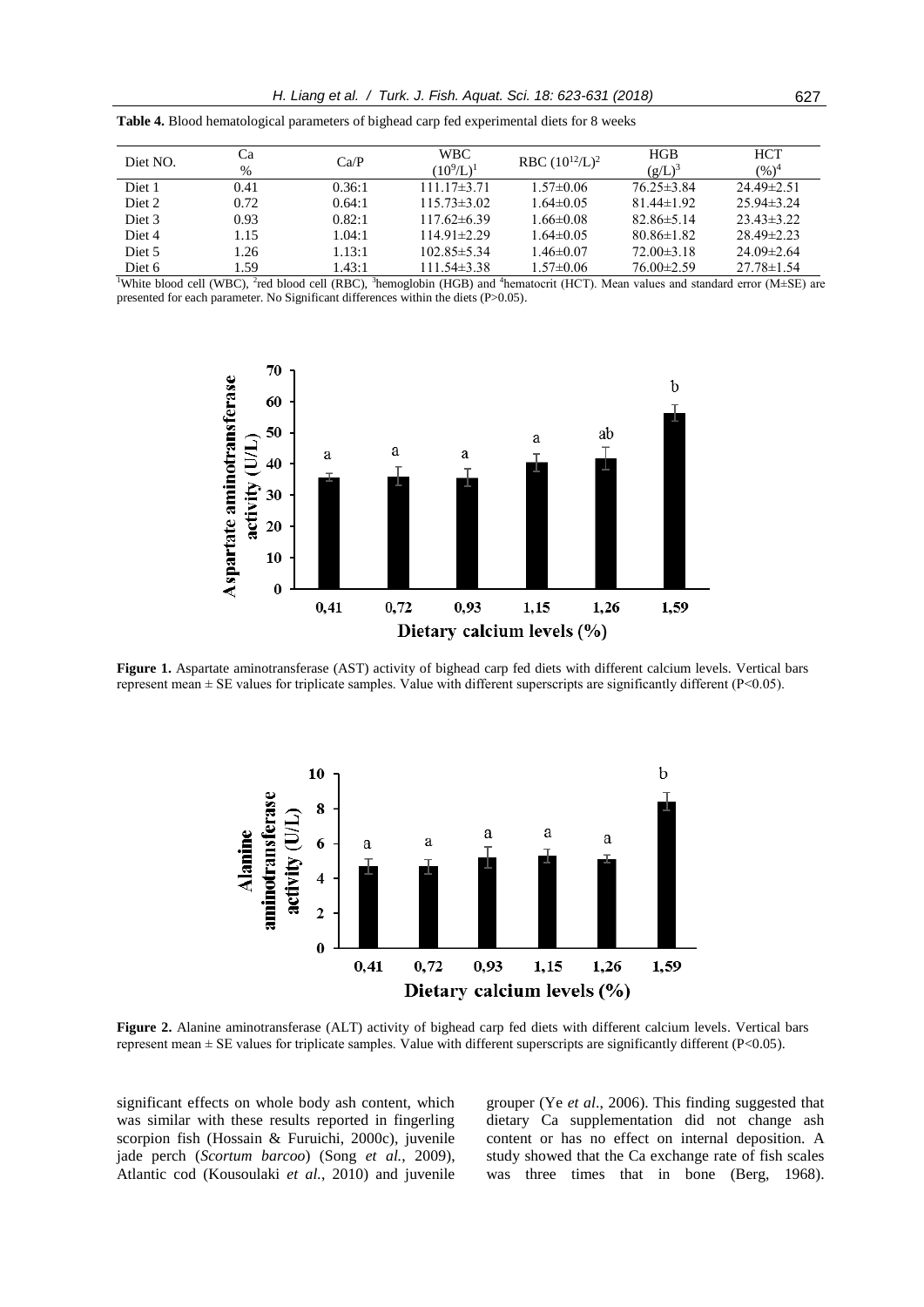

**Figure 3.** Alkaline phosphates (ALP) activity of bighead carp fed diets with different calcium levels. Vertical bars represent mean ± SE values for triplicate samples. Value with different superscripts are significantly different (P<0.05).



**Figure 4.** Serum calcium content of bighead carp fed diets with different calcium levels. Vertical bars represent mean  $\pm$ SE values for triplicate samples. No Significant differences within the diets (P>0.05).



**Figure 5.** Serum phosphorus content of bighead carp fed diets with different calcium levels. Vertical bars represent mean  $\pm$  SE values for triplicate samples. Value with different superscripts are significantly different (P<0.05).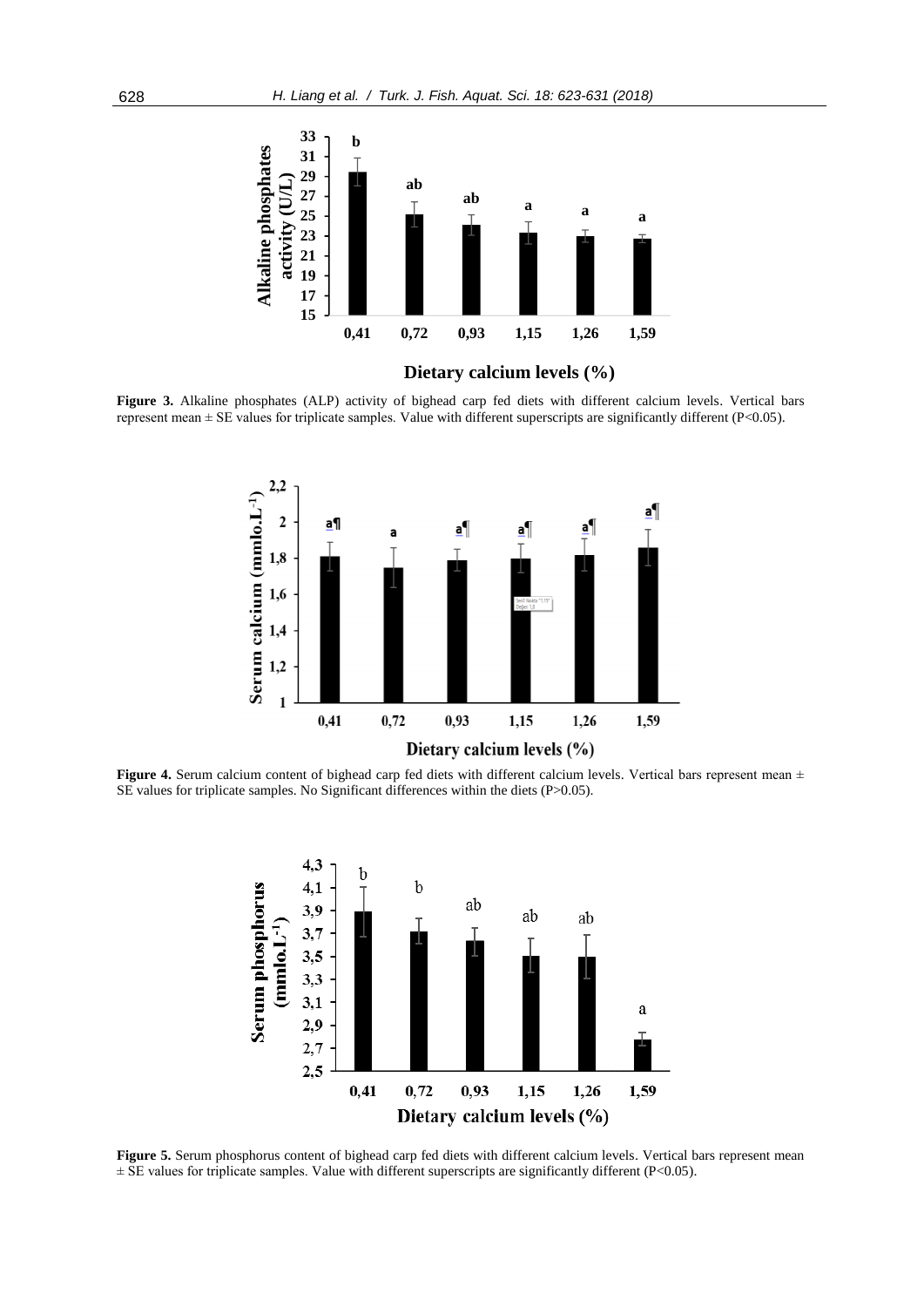Furthermore, dietary high Ca supplementation reduced Ca content in scales and not in bone (Berntssen, Waagbø, Toften, & Lundebye, 2003), which indicated the present study might be reasonable in that the ash. In our study, dietary Ca supplementation had no significant effects on whole body lipid, protein and moisture. Similar results were reported in juvenile jade perch (Song *et al.*, 2009), fingerling scorpion fish (Hossain & Furuichi, 2000c). Hossain and Yoshimatsu (2014) has reported that dietary increased Ca could also was used for building the hard tissues and other physiological functions at the developmental stage of fish, which indicated dietary Ca supplementation might be used for building hard tissues and other physiological functions in juvenile bighead carp. However, when japanese seabass were fed with the high Ca (3.1%; Ca/P, 2.73:1) group, whole-body protein and lipid contents were lower than other treatments (Song *et al*., 2016). The differences for various species of fish may be due to experimental environment conditions, diet composition and age. In our study, the highest Ca level is 1.59% far below 3.1%, which might affect trail result.

Blood parameters are considered as convincible indicators for the physiological conditions and health status of fish in response to dietary supplements (Congleton & Wagner, 2006; Kader *et al.*, 2010). In our study, dietary Ca supplementation had no significant effects on RBC counts, HGB counts and HCT, which indicated dietary Ca supplementation did not affect the capacity of carrying oxygen and collecting carbon dioxide. The number of WBC counts in the blood is related to inflammatory stimuli and immune system, which is often an indicator of disease. In our study, dietary Ca supplementation had no significant effects on WBC counts, which indicated dietary Ca supplementation did not affect the capacity of immune. In fish physiological diagnoses, we usually use plasma biochemical parameters to determine the general status of health (Kavitha *et al.*, 2012; Davis, 2004). Blood Ca, P levels are devoted to evaluate Ca and P nutritional status of animals, which can reflect the absorption of Ca and P in bone (Zhang *et al*., 2006). Plasma Ca levels were not affected with dietary Ca supplementation, suggesting Ca homeostasis in bighead carp. Similar results were reported in juvenile tilapia (*Oreochromis niloticus x O. aureus*); grass carp (*Ctenopharyngodon idella*) (Liang *et al*., 2012); Atlantic salmon (Berntssen *et al.*, 2003). However, serum Ca concentration increased significantly with dietary Ca levels, and reached a maximum (7.71 mmol L-1 ) in Japanese seabass (Song *et al*., 2016). These results concluded that various species of fish could lead to varying plasma Ca levels significantly (Urasa & Wendelaar Bonga, 1987). Nakamura (1982) reported that Ca may interact with other essential dietary minerals, particularly P. In our study, plasma P levels showed decreasing trend with increasing dietary Ca levels. Nakamura (1982) observed a negative and linear relationship between the amount

of P absorbed and the dietary Ca content in carp. When there is an excess of dietary Ca supplementation, the P is not absorbed by the intestine, which could explain the reason of the result (Andrews, Murai, & Campbell, 1973; Cowey & Sargent, 1979). High activities of blood AST and ALT generally indicates a weakening or damage of normal liver function in fish species (Kim & Lee, 2009). In the current study, high dietary Ca supplementation significantly increased serum AST and ALT activity and reached a maximum, which indicated that dietary Ca levels could weaken or damage of normal liver function in bighead carp. The results could explain the poor growth performance in bighead carp with dietary Ca excessive supplementation (1.59%). ALP activity affect the absorption of several minerals in particular Ca and P for bone mineralization (Coleman, 1992). In the present study, in bighead carp fed with Ca-deficient diets, ALP activity was significantly higher than other groups, demonstrating that low dietary Ca levels did not meet the bone mineralization requirement. ALP activity was also significantly higher than other groups with Ca-deficient diets in Japanese seabass (Song *et al*., 2016), which was in accordance with our trail result. Hurwitz and Griminger (1961) reported that lower Ca-containing diets also increased plasma ALP activity, which was a marker of insufficient bone mineralization in a fowl nutritional study.

The present study demonstrated that optimal dietary Ca level (1.26%) could improve growth performance and lowered FCR. However, higher Ca level (1.59%) damaged the liver function. Furthermore, dietary Ca supplementation had significant adverse effects on serum P absorbed. Thus, it is suggested that the optimal Ca level was determined to be 1.26%, and the corresponding Ca/ P ratio was calculated to be 1.13:1 based on this study.

# **Acknowledgments**

This study was financially supported by the Research and development of science and technology cooperation project of Sichuan province (NO. 2017JZ0009), and the Modern Agriculture Industrial Technology System special project-the National Technology System for Conventional Freshwater Fish Industries (CARS-46).

# **References**

- Andrews, J.W., Murai, T., & Campbell, C. (1973). Effects of dietary calcium and phosphorus on growth, food conversion, bone ash and hematocrit levels of catfish. *Journal of Nutrition*, *103*, 766-771. https://doi.org/10.1093/jn/103.5.766
- AOAC. (2003). Official methods of analysis of the association of official analytical chemists 15th ed. Association of Official Analytical Chemists Inc. Arlington VA.
- Baldisserotto, B., Kamunde, C., Matsuo, A., & Wood, C.M. (2004). A protective effect of dietary calcium against acute waterborne cadmium uptake in rainbow trout. *Aquatic Toxicology*, *67*, 57-73.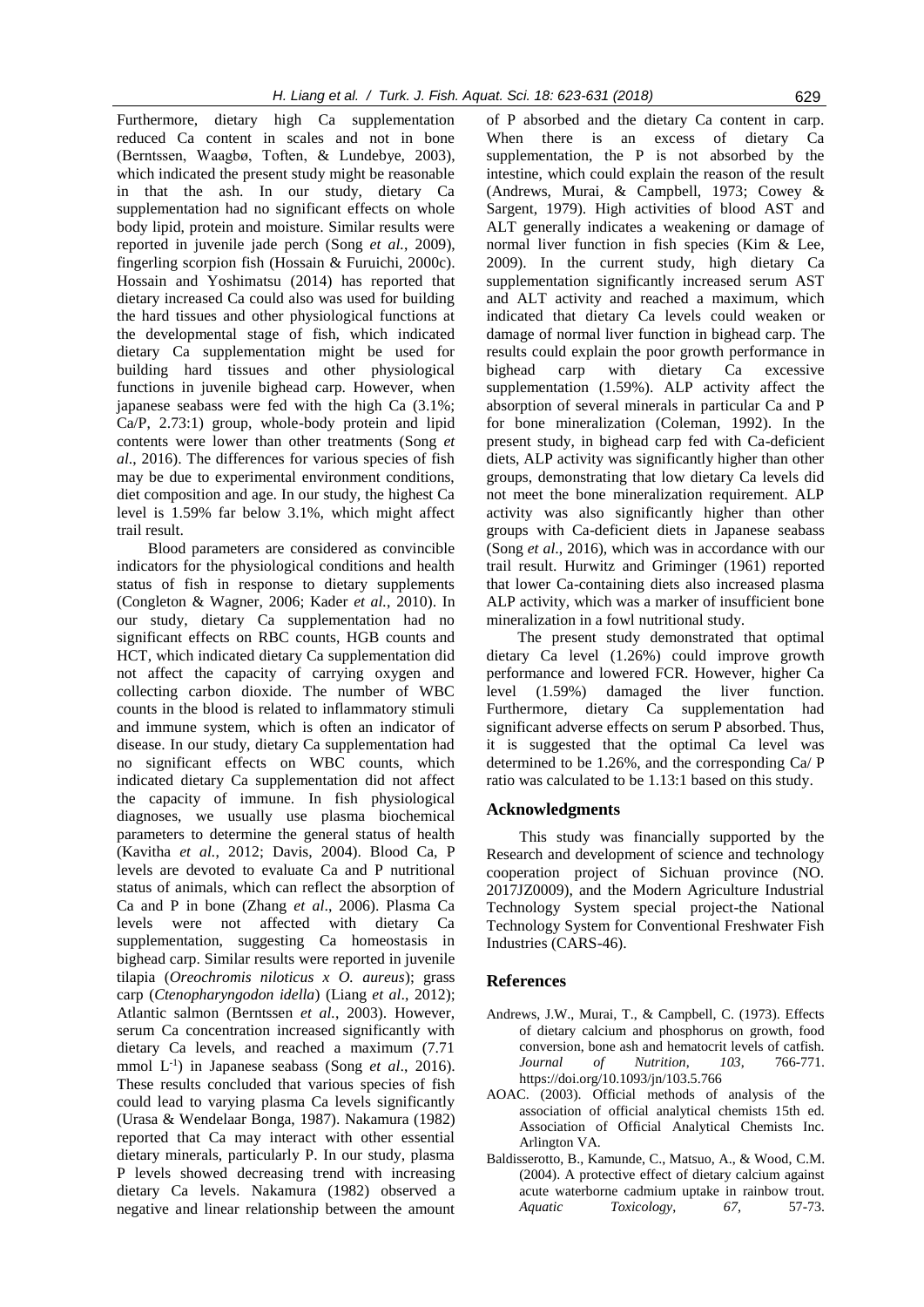https://doi.org/10.1016/j.aquatox.2003.12.004

- Berg, A. (1968). Studies on the metabolism of calcium and strontium in freshwater fish. 1. Relative contribution of direct and intestinal absorption. Mem. 1st. Ital. Idrobiol. Dott. Maroco Marchi, *23*, 161-196
- Berntssen, M.H.G., Waagbø, R., Toften, H., & Lundebye, A.K. (2003). Effects of dietary cadmium on calcium homeostasis, Ca mobilization and bone deformities in Atlantic salmon (*Salmo salar* L.) parr. *Aquaculture Nutrition*, *9*(3), 175-183.

https://doi.org/10.1046/j.1365-2095.2003.00245.x

- Coleman, J.E. (1992). Structure and mechanism of alkaline phosphatase. *Annual Review of Biophysics & Biomolecular Structure*, *21*, 441-483. https://doi.org/10.1146/annurev.bb.21.060192.002301
- Congleton, J.L., & Wagner, T. (2006). Blood-chemistry indicators of nutritional status in juvenile salmonids. *Journal of Fish Biology*, 69, 473-490. https://doi.org/10.1111/j.1095-8649.2006.01114.x
- Cowey, C.B., & Sargent, J.R. (1979). Nutrition. In: W.S. Hoar and J. Randall, Eds. Fish Physiology. Academic Press, New York, Vol. III, 1-69. https://doi.org/10.1016/S1546-5098(08)60024-2
- Davis, D.A., Lawrence, A.L., & Gatlin, D.M. (1993). Response of *Penaeus vannamei* to dietary calcium, phosphorus and calcium:phosphorus ratio. *Journal of the World Aquaculture Society*, *24*, 504-515. https://doi.org/10.1016/j.cbpb.2004.09.012
- Davis, K.B. (2004). Temperature affects physiological stress responses to acute confinement in sunshine bass (*Morone chrysops* x *Morone saxatilis*). *Comparative Biochemistry & Physiology Part A Molecular & Integrative Physiology*, *139*, 433-440.
- Flik, G., Fenwick, J.C., Kolar, Z., Mayer-Gostan, N. & Wendelaar Bonga, S.E. (1986). Effects of low ambient calcium levels on Ca2+ flux rates and internal calcium pools in the freshwater cichlid teleost, *Oreochromis mossambicus*. *Journal of Experimental Biology*, *120*, 249-264.
- Gatlin, D.M., & Phillips, H.F. (1989). Dietary calcium, phytate and zinc interactions in channel catfish. *Aquaculture*, *79*, 259-266. https://doi.org/10.1016/0044-8486(89)90466-3
- Hossain, M.A., & Furuichi, M. (2000a). Essentiality of dietary calcium supplement in redlip mullet *Liza haematocheila*. *Aquaculture Nutrition*, *6*, 33-38. https://doi.org/10.1046/j.1365-2095.2000.00123.x
- Hossain, M.A. & Yoshimatsu, T. (2014). Dietary calcium requirement in fishes. *Aquaculture Nutrition*, *20*(1), 1- 11. https://doi.org/10.1111/anu.12135
- Hossain, M.A., & Furuichi, M. (1999). Necessity of dietary calcium supplement in black sea bream. *Fisheries Science*, *65*, 893-897.

https://doi.org/10.2331/fishsci.65.893

- Hossain, M.A., & Furuichi, M. (2000b). Necessity of calcium supplement to the diet of Japanese flounder. *Fisheries Science*, *66*, 660–664. https://doi.org/10.1046/j.1444-2906.2000.00130.x
- Hossain, M.A., & Furuichi, M. (2000c). Essentiality of dietary calcium supplement in fingerling scorpion fish (*Sebastiscus marmoratus*). *Aquaculture*, *189*, 155- 163. https://doi.org/10.1016/S0044-8486(00)00366-5
- Hurwitz, S., & Griminger, P. (1961). The response of plasma alkaline phosphatase, parathyroids and blood and bone minerals to calcium intake in the fowl. *Journal of Nutrition, 73*, 177-185. https://doi.org/10.1093/jn/73.2.177
- Hwang, P.P., Tung, Y.C. & Chang, M.H. (1996). Effect of environmental calcium levels on calcium uptake in tilapia larvae (*Oreochromis mossambicus*). *Fish*

*Physiology & Biochemistry*, *15*, 363-370. https://doi.org/10.1007/BF01875578

- Ichikawa, R., & Oguri, M. (1961). Metabolism of radionucleotides in fish: I. Strontium-calcium discrimination in gill absorption. *Nippon Suisan Gakkaishi*, *27*, 351–357. https://doi.org/10.2331/suisan.27.351
- Jensen, R., & Thursby, M. (1996). Water quality determination of calcium content - edta titrimetric method. developed by technical committee iso/tc 147: water quality. 1. ed. *International Economic Review*, *37*(1), 21-49. https://doi.org/10.2307/2527244
- Kader, M.A., Koshio, S., Ishikawa, M., Yokoyama, S., & Bulbul, M. (2010). Supplemental effects of some crude ingredients in improving nutritive values of low fishmeal diets for red sea bream, *Pagrus major*. *Aquaculture*, *308*, 136-144.

https://doi.org/10.1016/j.aquaculture.2010.07.037

- Kavitha, C., Ramesh, M., Kumaran, S.S., & Lakshmi, S.A. (2012). Toxicity of Moringa oleifera seed extract on some hematological and biochemical profiles in a freshwater fish *Cyprinus carpio*. *Experimental & Toxicologic Pathology Official Journal of the Gesellschaft Fur Toxikologische Pathologie*, *64*, 681- 687. https://dx.doi.org/ 10.1016/j.etp.2011.01.001.
- Kim, S.S., & Lee, K.J. (2009). Dietary protein requirement of juvenile tiger puffer (*Takifugu rubripes*). *Aquaculture*, *287*, 219-222. https://doi.org/10.1016/j.aquaculture.2008.10.021
- Kolar, C.S., Chapman, D.C., Courtenay, W.R., Williams, J.D., & Jennings, D.P. (2005). Asian carps of the genus hypophthalmichthys (*pisces, cyprinidae*). A biological synopsis and environmental risk assessment. *Molecular Vision*, *17*(12).
- Kousoulaki, K., Fjelldal, P.G., Aksnes, A., & Albrektsen, S. (2010). Growth and tissue mineralisation of Atlantic cod (*Gadus morhua*) fed soluble P and Ca salts in the diet. *Aquaculture*, *309*, 181-192. https://doi.org/10.1016/j.aquaculture.2010.09.017
- Lall, S.P. (2002). The minerals. In: Halver, J.E., Hardy, R.W. (Eds.), Fish Nutrition, 3rd ed. Academic Press, San Diego, CA, pp. 259-308.
- Liang, J.J., Liu, Y.J., Yang, Z.N., Tian, L.X., Yang, H.J., & Liang, G.Y. (2012). Dietary calcium requirement and effects on growth and tissue calcium content of juvenile grass carp (*Ctenopharyngodon idella*). *Aquaculture Nutrition, 18*(5), 544-550. https://doi.org/10.1111/j.1365-2095.2011.00916.x
- Liu, B., Ge X.P., Xie J., Xu, P., He, Y.J., Cui, Y.T., Ming, J.H., Zhou, Q.L., & Pan, L.K. (2012). Effects of anthraquinone extract from Rheum officinale Bail on the physiological responses and HSP70 gene expression of *Megalobrama amblycephala* under *Aeromonas hydrophila* infection. *Fish & Shellfish Immunology*, *32*, 1-7.
- https://dx.doi.org/10.1016/j.fsi.2011.02.015. Ministry of Agriculture of the People's Republic of China. (2016). Chinese fisheries yearbook. Chinese Agricultural Press, Beijing, China.
- Nakamura, Y., & Yamada, J. (1980). Effects of dietary calcium levels, Ca/P ratios and calcium components on the calcium absorption rate in carp. Bulletin of the faculty of fisheries Hokkaido university, *31*, 277-282.
- Nakamura, Y., (1982). Effects of dietary phosphorus and calcium contents on the absorption of phosphorus in the digestive tract of carp. *Nippon Suisan Gakkaishi, 48*, 409-413. https://doi.org/10.2331/suisan.48.409
- National Research Council (NRC). (2011). Nutrient requirement of fish and shrimp. National Academy Press, Washington, DC.